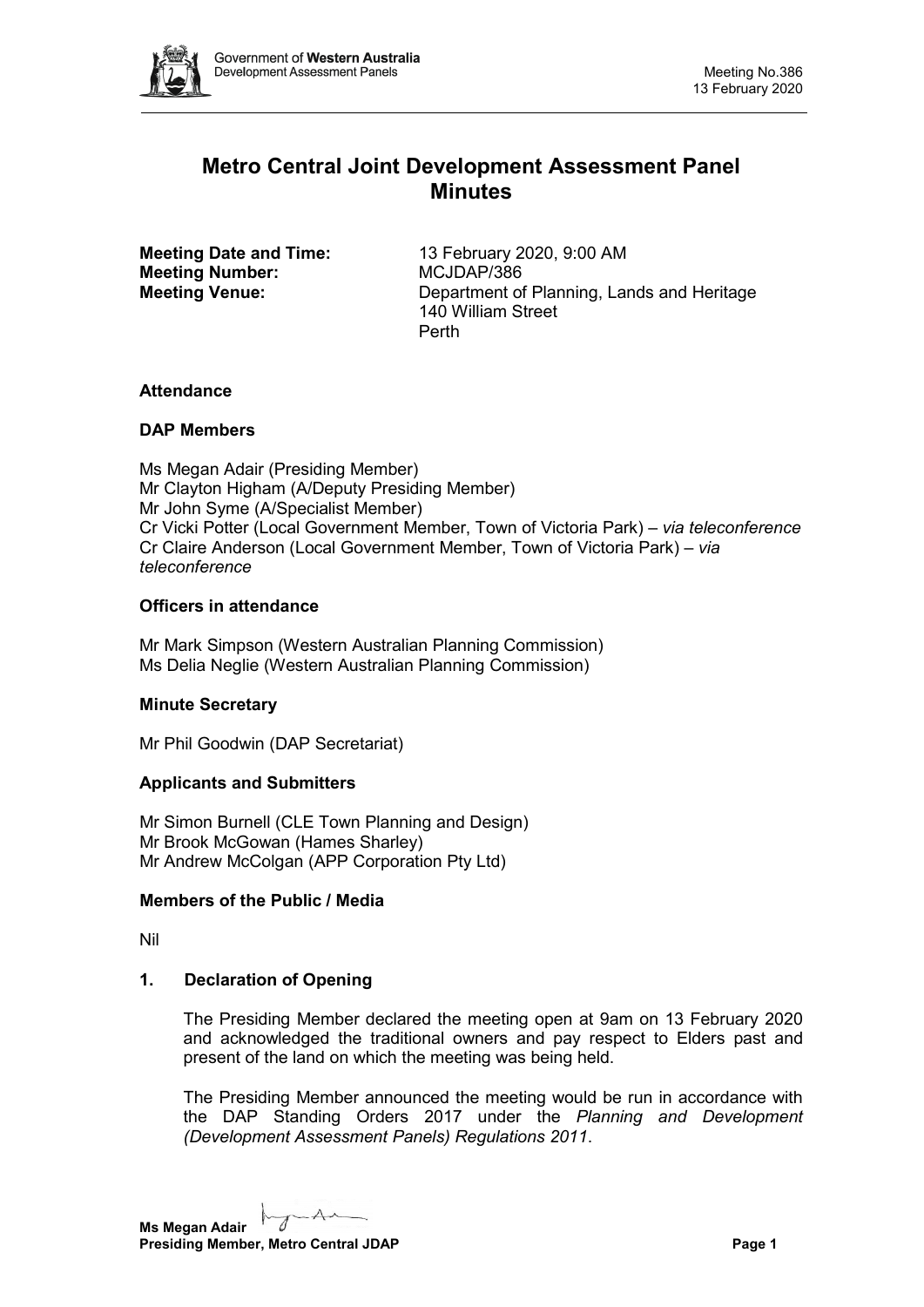

The Presiding Member advised that in accordance with Section 5.16 of the DAP Standing Orders 2017 which states *'A person must not use any electronic, visual or audio recording device or instrument to record the proceedings of the DAP meeting unless the Presiding Member has given permission to do so.',* the meeting would not be recorded.

## **2. Apologies**

Ms Rachel Chapman (Deputy Presiding Member)

## **3. Members on Leave of Absence**

Nil

## **4. Noting of Minutes**

DAP members noted that signed minutes of previous meetings are available on the [DAP website.](https://www.dplh.wa.gov.au/about/development-assessment-panels/daps-agendas-and-minutes)

## **5. Declaration of Due Consideration**

All members declared that they had duly considered the documents.

## **6. Disclosure of Interests**

DAP Member, Ms Rachel Chapman, declared an Indirect Pecuniary Interest in item 9.1. Ms Rachel Chapman is a director and shareholder of Taylor Burrell Barnett. Curtin University is a current client of Taylor Burrell Barnett. Accordingly, it would be appropriate be excluded from any deliberations on this item.

In accordance with section 6.2 and 6.3 of the DAP Standing Orders 2017, the Presiding Member determined that the member listed above, who had disclosed an Indirect Pecuniary Interest, was not permitted to participate in the discussion and voting on the item.

#### **7. Deputations and Presentations**

**7.1** Mr Simon Burnell (CLE Town Planning & Design) addressed the DAP support of the application at Item 9.1.

## **8. Form 1 – Responsible Authority Reports – DAP Application**

Nil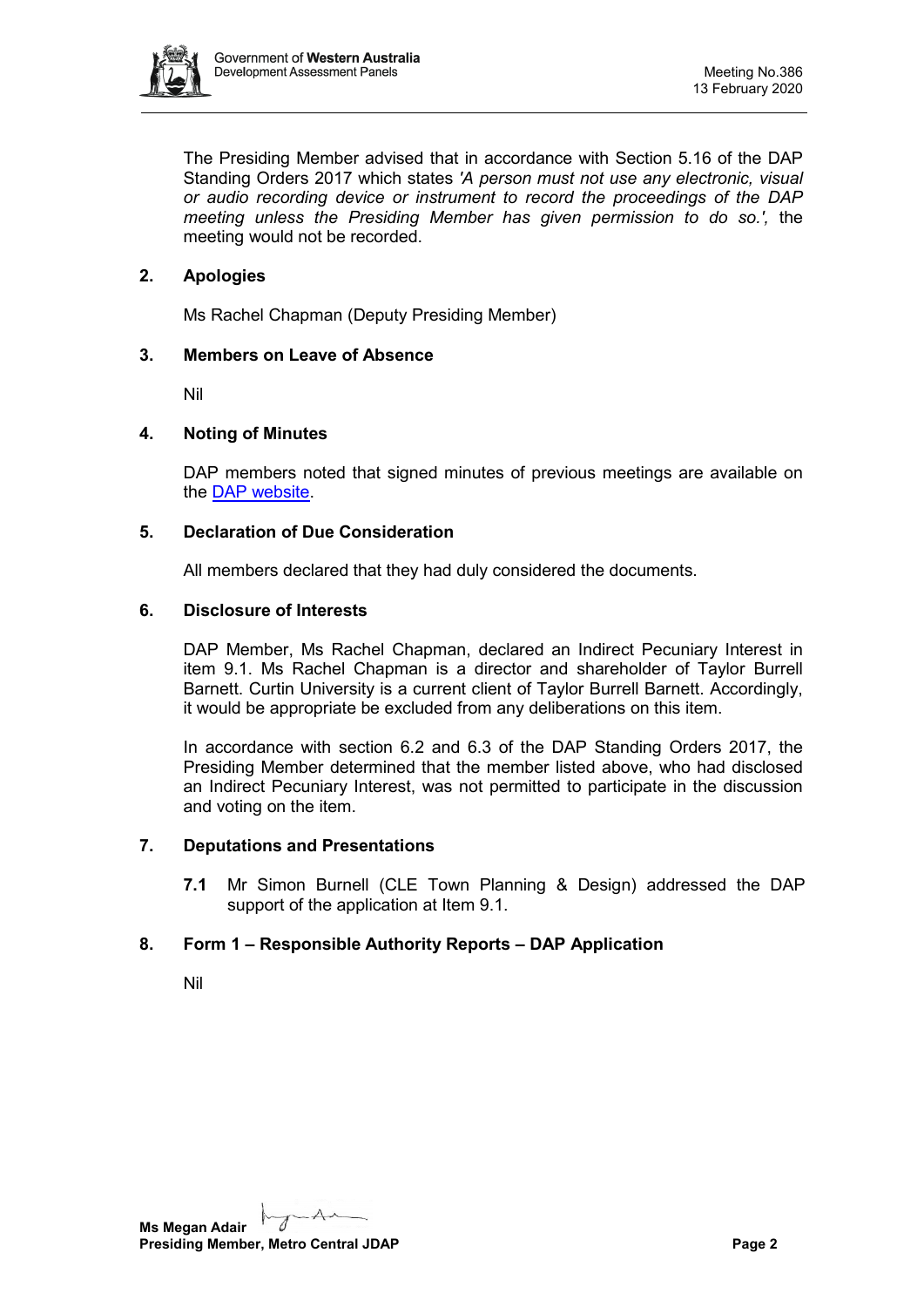

## **9. Form 2 – Responsible Authority Reports – Amending or cancelling DAP development approval**

**9.1** Property Location: Lot 1884 (No.208) Kent Street, Curtin University, **Bentley** Development Description: Alterations and additions to Curtin University Library Proposed Amendments: Fire tanks and Pumps level 1, additions to level 7, new level 8, additional stairway Applicant: CLE Town Planning and Design Owner: Curtin University Responsible Authority: Western Australian Planning Commission DAP File No: DAP/18/01545

# **REPORT RECOMMENDATION**

**Moved by: Cr Claire Anderson <b>Seconded by: Cr** Vicki Potter

- 1. **Accept** that the DAP Application reference DAP/18/01545 as detailed on the DAP Form 2 dated 17 December 2019 is appropriate for consideration in accordance with Regulation 17 of the *Planning and Development (Development Assessment Panels) Regulations 2011*; and
- 2. **Approve** the DAP Application reference DAP/18/01545 as detailed on the DAP Form 2 dated 17 December 2019 and accompanying plans, all date-stamped **23** December 2019 by the Department of Planning, Lands and Heritage in accordance with the provisions of the Metropolitan Region Scheme, subject to the amended conditions set out below.

## **Amended Conditions**

Condition 1 of the approval dated 11 February 2019 is amended as follows:

1. The decision constitutes planning approval only and is valid for a period of two years from the date of the Form 2 approval. If the subject development is not substantially commenced within the two year period, the approval shall lapse and be of no further effect.

## **Advice Note**

- 1. All other conditions and requirements detailed in the previous approval dated 11 February 2019 shall remain, unless altered by this application.
- 2. The applicant is advised that future minor design refinements to the original approval that are of a minor nature, and do not alter the fundamental nature of the original approval or give rise to additional issues, may not warrant a Form 2 application subject to advice from the Western Australian Planning Commission.

#### **The Report Recommendation was put and CARRIED UNANIMOUSLY.**

**REASON:** In accordance with details contained in the Responsible Authority Report.

 $\overline{A}$ **Ms Megan Adair Presiding Member, Metro Central JDAP Page 3 Page 3**